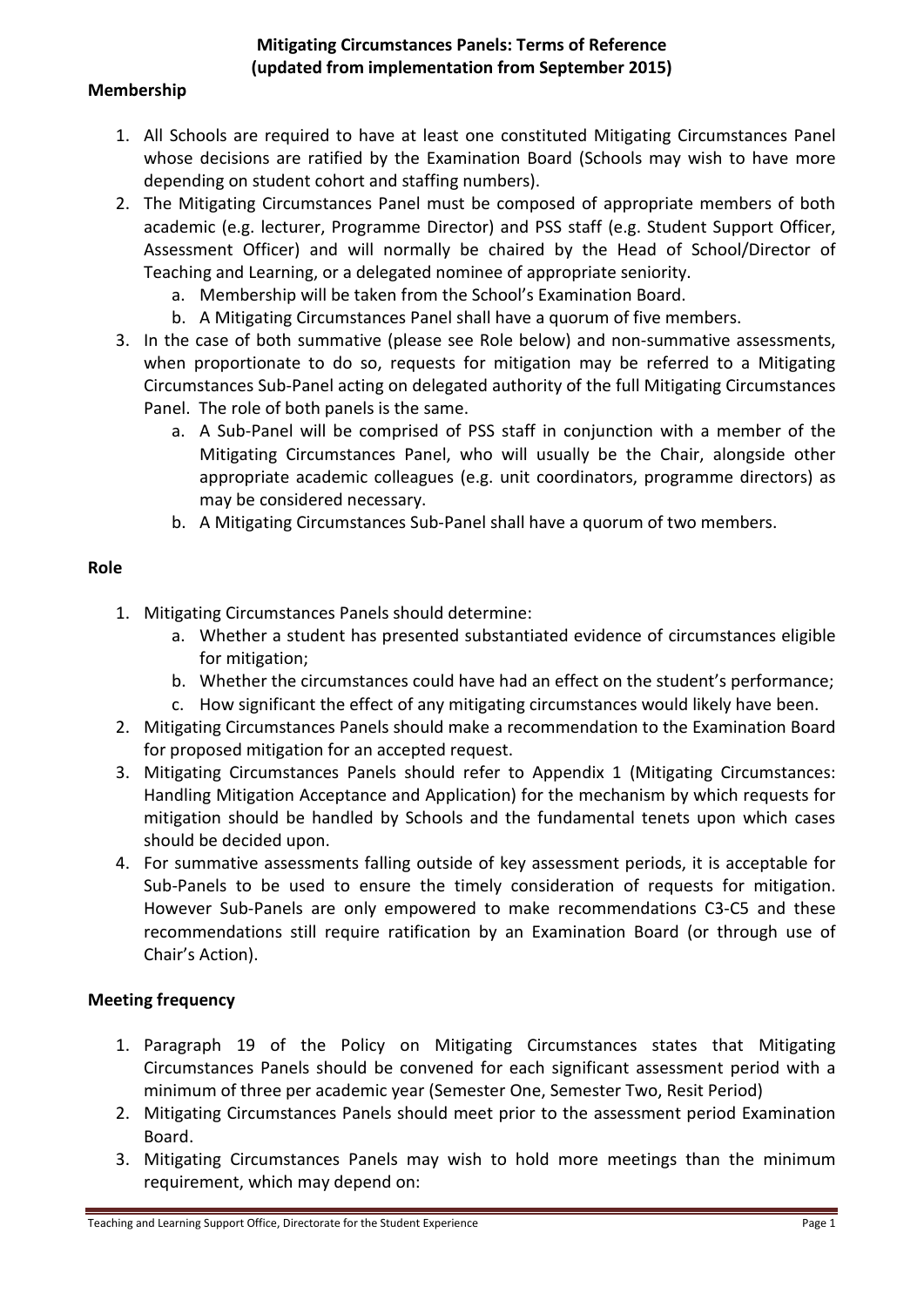- a. The number of requests for mitigation that Schools receive;
- b. The timing in which it is felt necessary to respond to or consider the impact of request for mitigation;
- c. The use of Mitigating Circumstances Sub-Panels.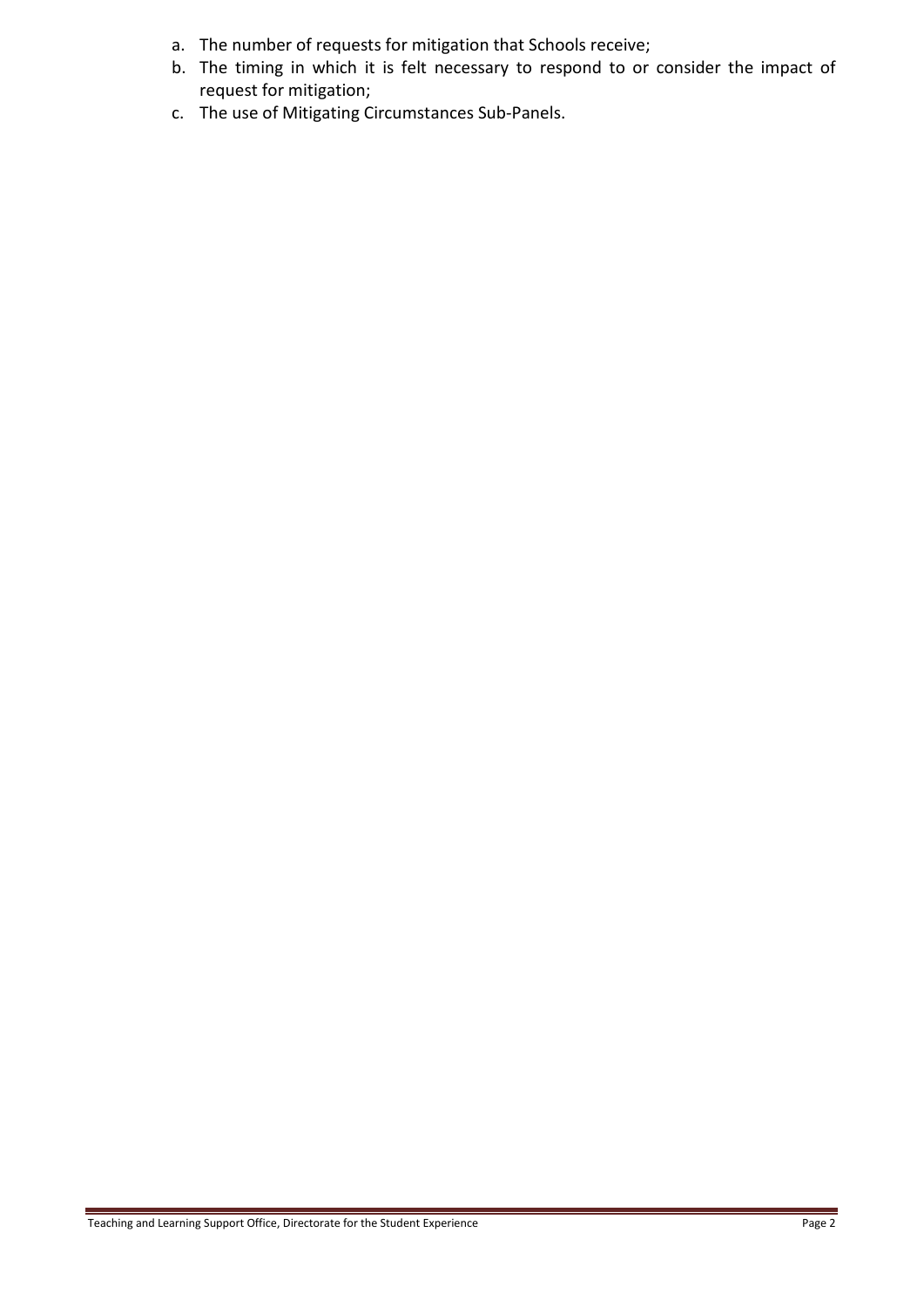# **Mitigating Circumstances Panels Terms of Reference: Appendix 1**

### **Mitigating Circumstances: Handling Mitigation Acceptance and Application**

The process below outlines the proposed mechanism by which requests for mitigation should be handled by Schools and the fundamental tenets upon which cases should be decided upon.

- 1. Requests for mitigation should be submitted by a student to his/her Programme owning School only; even if the student is submitting a request for mitigation for a unit managed by another School. All cases will be considered and decided upon by the Programme owning School, although external Schools may be consulted at the discretion of the Mitigating Circumstances Panel.
- 2. All Schools must have a constituted Mitigating Circumstances Panel. The Panel should meet prior to the Examination Board and should not consider the marks or profile of the individual student concerned. The purpose of the Mitigating Circumstances Panel is to establish the severity of the mitigating circumstances and to determine whether such circumstances have had a significant effect on the outcomes of the assessment.
- 3. The Mitigating Circumstances Panel must be composed of appropriate members of both academic (e.g. lecturer, Programme Director) and PSS staff (e.g. Student Support Officer, Assessment Officer) and will normally be chaired by the Head of School/Director of Teaching and Learning, or a delegated nominee of appropriate seniority. In the case of nonsummative assessments, when proportionate to do so requests for mitigation may be referred to the Mitigating Circumstances Sub-Panel (see paragraph 5). The Mitigating Circumstances Panel should be constituted in line with its terms of reference.
- 4. Requests for mitigation must be submitted prior to the outcome of any assessment being known. For most practical purposes, this will mean the submission of a request in sufficient time (at least 5 working days depending on the application of paragraph 5 below) prior to the meeting of an Examination Board to allow for decisions on academic progress to be made. Schools should publish the deadlines for the submission of requests for mitigation in programme handbooks, websites, by email and on notice boards.
- 5. Requests for mitigation submitted after the published date for the beginning of an assessment period (except as a result of circumstances that have arisen during the course of that assessment period which should be submitted within one working day of the end of the assessment period) will not be considered without a credible and compelling explanation as to why the circumstances were not known, or could not have been shown, before the beginning of the assessment period. Requests submitted as a result of circumstances that arose during the course of an assessment should be submitted in time for the relevant meeting of the Examination Board or for subsequent Chair's action on behalf of the Examination Board.
- 6. Requests for mitigation that do not involve summative assessments may be considered by a Sub-Panel of the Mitigating Circumstances Panel which will be comprised of PSS staff in conjunction with a member of the Mitigating Circumstances Panel, who will usually be the Chair, alongside other appropriate academic colleagues (*e.g*. unit coordinators, programme directors) without recourse to a full meeting of the Mitigating Circumstances Panel. All decisions made by the Mitigating Circumstances Sub-Panel must be suitably documented, and be available to the full Mitigating Circumstances Panel.

Teaching and Learning Support Office, Directorate for the Student Experience **Page 3** Page 3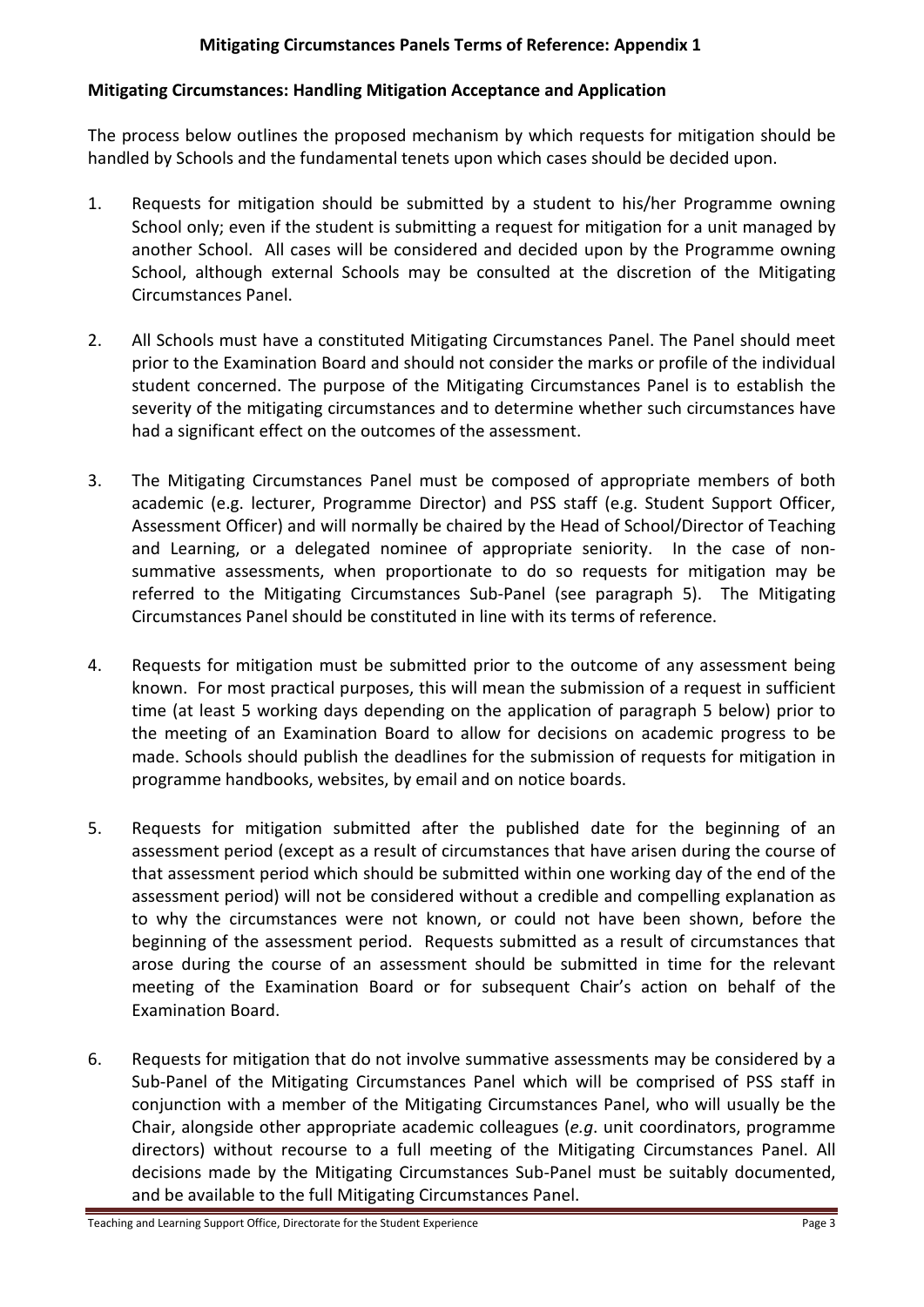- 7. Requests for mitigation of a summative assessment must be considered by the Mitigating Circumstances Panel, and any recommendations made passed on to the Examination Board for consideration.
- 8. Any requests for mitigation that mention disability support, lack of disability support or the impact of a disability<sup>[1](#page-3-0)</sup> should be referred to the Disability Advisory and Support Service (DASS, formerly DSO) for confirmation of the individual circumstances and veracity of information provided before consideration by the panel. This should apply regardless of whether or not the student is registered with the DASS, as legislative duties may still apply.
- 9. The table below (Accepting Mitigation) outlines potential outcomes from the Mitigating Circumstances Panel that should normally be applied to each individual student claim following appropriate consideration.

### Accepting Mitigation

| Code                                                                                  |                                                                                                                                                              | <b>Outcome</b>                                                                |  |  |  |
|---------------------------------------------------------------------------------------|--------------------------------------------------------------------------------------------------------------------------------------------------------------|-------------------------------------------------------------------------------|--|--|--|
| A                                                                                     | Accepted - circumstances meet the grounds for mitigation and the Mitigating                                                                                  |                                                                               |  |  |  |
|                                                                                       | Circumstances Panel is satisfied with the supporting evidence. A recommendation                                                                              |                                                                               |  |  |  |
|                                                                                       | based on the severity of the impairment suffered by the student is indicated by the                                                                          |                                                                               |  |  |  |
|                                                                                       |                                                                                                                                                              | alpha-numeric codes described below.                                          |  |  |  |
| PA                                                                                    | Provisionally accepted - student has referred to difficulties in obtaining evidence,                                                                         |                                                                               |  |  |  |
|                                                                                       | but based on the description of the circumstances the request is approved pending                                                                            |                                                                               |  |  |  |
|                                                                                       | the evidence being provided (submission date must be before the Examination<br>Board in which the mitigation is considered). A recommendation based on the   |                                                                               |  |  |  |
|                                                                                       |                                                                                                                                                              |                                                                               |  |  |  |
|                                                                                       | severity of the impairment suffered by the student is indicated by the alpha-numeric                                                                         |                                                                               |  |  |  |
|                                                                                       | codes described in Section 10 below but it would not be applied if the requested                                                                             |                                                                               |  |  |  |
|                                                                                       | evidence is not presented to support the claim.                                                                                                              |                                                                               |  |  |  |
|                                                                                       |                                                                                                                                                              |                                                                               |  |  |  |
| Not accepted – circumstances provided by the student are not regarded as grounds<br>N |                                                                                                                                                              |                                                                               |  |  |  |
|                                                                                       | for mitigation under the Policy on Mitigating Circumstances. The following codes<br>may be helpful as part of the process of providing feedback to students. |                                                                               |  |  |  |
|                                                                                       |                                                                                                                                                              |                                                                               |  |  |  |
|                                                                                       | N1                                                                                                                                                           | Not accepted - supporting evidence does not cover the relevant period.        |  |  |  |
|                                                                                       | N <sub>2</sub>                                                                                                                                               | Not accepted - supporting evidence not supplied by an appropriate source      |  |  |  |
|                                                                                       | N <sub>3</sub>                                                                                                                                               | Not accepted - evidence is deemed insufficient to support the student's claim |  |  |  |
|                                                                                       |                                                                                                                                                              | of seriousness of impact on their assessment performance.                     |  |  |  |
|                                                                                       | N <sub>4</sub>                                                                                                                                               | Not accepted - wording of evidence supplied does not support the student's    |  |  |  |
|                                                                                       |                                                                                                                                                              | claim e.g. the material does not provide a medical diagnosis.                 |  |  |  |
|                                                                                       | <b>N5</b>                                                                                                                                                    | Not accepted $-$ no evidence is provided, and the student has not given any   |  |  |  |
|                                                                                       |                                                                                                                                                              | explanation as to the reasons why nor indicated when evidence could be        |  |  |  |
|                                                                                       |                                                                                                                                                              | available.                                                                    |  |  |  |
|                                                                                       | N <sub>6</sub>                                                                                                                                               | Not accepted - the evidence relates to a chronic condition which the student  |  |  |  |

<span id="page-3-0"></span> $1$  A 'disability' can include long-standing health conditions, long-standing or severe mental health conditions including depression and anxiety, specific learning difficulties such as dyslexia and physical impairments or a combination of any or all of these.

Teaching and Learning Support Office, Directorate for the Student Experience **Page 4** Page 4

**.**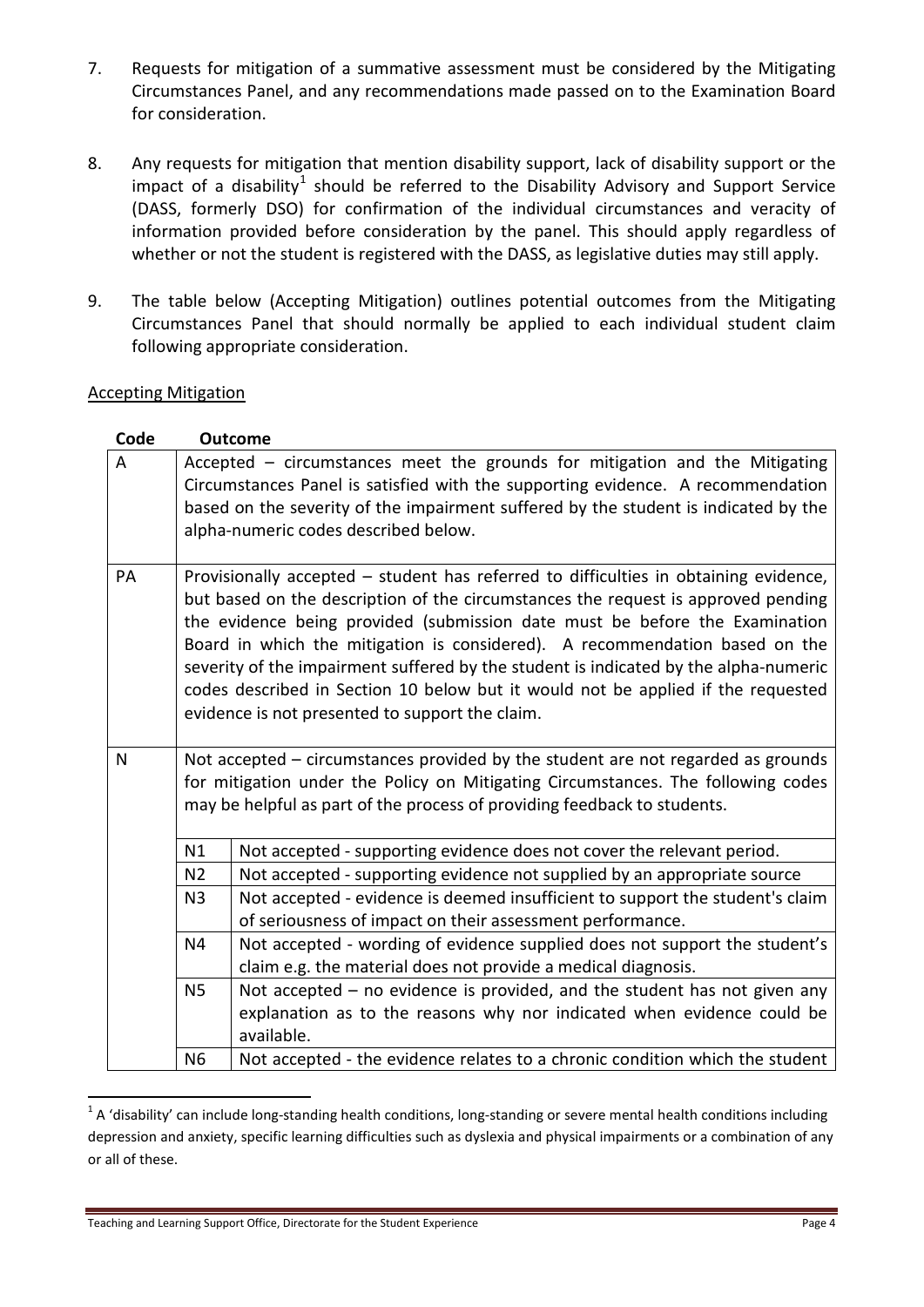|  |    | is already in receipt of support from the Disability Advisory and Support     |
|--|----|-------------------------------------------------------------------------------|
|  |    | Service (DASS, formerly DSO). This does not include instances where the       |
|  |    | student has an acute flare up of a pre-existing condition which may be        |
|  |    | accepted if properly evidenced. This decision should always be confirmed      |
|  |    | by the DASS, as there are occasions when the support available will not be    |
|  |    | able to fully mitigate the student's need.                                    |
|  | N7 | Not accepted - evidence relates to a condition or circumstance previously     |
|  |    | used to claim mitigation where the Panel, on the earlier occasion, instructed |
|  |    | the student that this mitigation could not be used again and may have         |
|  |    | instructed the student to obtain support from the Disability Advisory and     |
|  |    | Support Service. This decision should always be confirmed by the DASS as      |
|  |    | some conditions will inevitably recur, sometimes without warning and          |
|  |    | mitigation may still be relevant.                                             |
|  | N8 | Not accepted - other stated reason. [Note: Must be recorded.]                 |

**Note:** In principle, all that needs to go forward to the Examination Board is whether there is mitigation to be applied (i.e. accepted – or not) although it is felt the codes above will be helpful in giving an outcome to the student if the mitigation is not accepted. The Mitigating Circumstances Panel minutes and communication with the student may require further explanation as to why a code is allocated.

- 10. Students are advised to submit independent and time-specific evidence to support a request for mitigation. Mitigating Circumstances Panels should be satisfied that any evidence is sufficiently independent and contemporaneous to confirm the veracity and impact of the circumstances that the student is describing. Any evidence should allow for a Mitigating Circumstances Panel to verify that it is accurate e.g. provided on letter headed paper, written in English (or certifiably translated), clearly state the name and signature of the author of the material, include relevant dates, have the student's name visible etc.
- 11. As soon as possible after the meeting of the Mitigating Circumstances Panel, the decision as to whether or not the request for mitigation has been accepted or not accepted should be conveyed to the student. In instances where a student has disclosed a disability or a possible health concern then the student should be directed to an appropriate University support service in the same communication.
- 12. The acceptance of mitigation by the Mitigating Circumstances Panel should be accompanied by a recommendation on mitigation from the Chair of the Mitigating Circumstances Panel, which will assist in conveying the Panel's view of the severity of the impairment suffered by the student, to the Examination Board. This recommendation, which must be made in the absence of any knowledge of a student's assessment results, may or may not be adopted by the Examination Board which has the final say in all matters. A preliminary internal meeting of an Examination Board may also be conveniently used for applying mitigation.
- 13. In accordance with the Undergraduate and Postgraduate Taught Degree Regulations, as reassessment cannot be undertaken by final year undergraduate or penultimate year integrated masters students, the recommendations available to Mitigating Circumstances Panels take into account distinct year groups alongside the types of assessment. The exception to this is Schools which have alternative progression and assessment regulations where these are required by Professional, Statutory and Regulatory Bodies (PSRBs).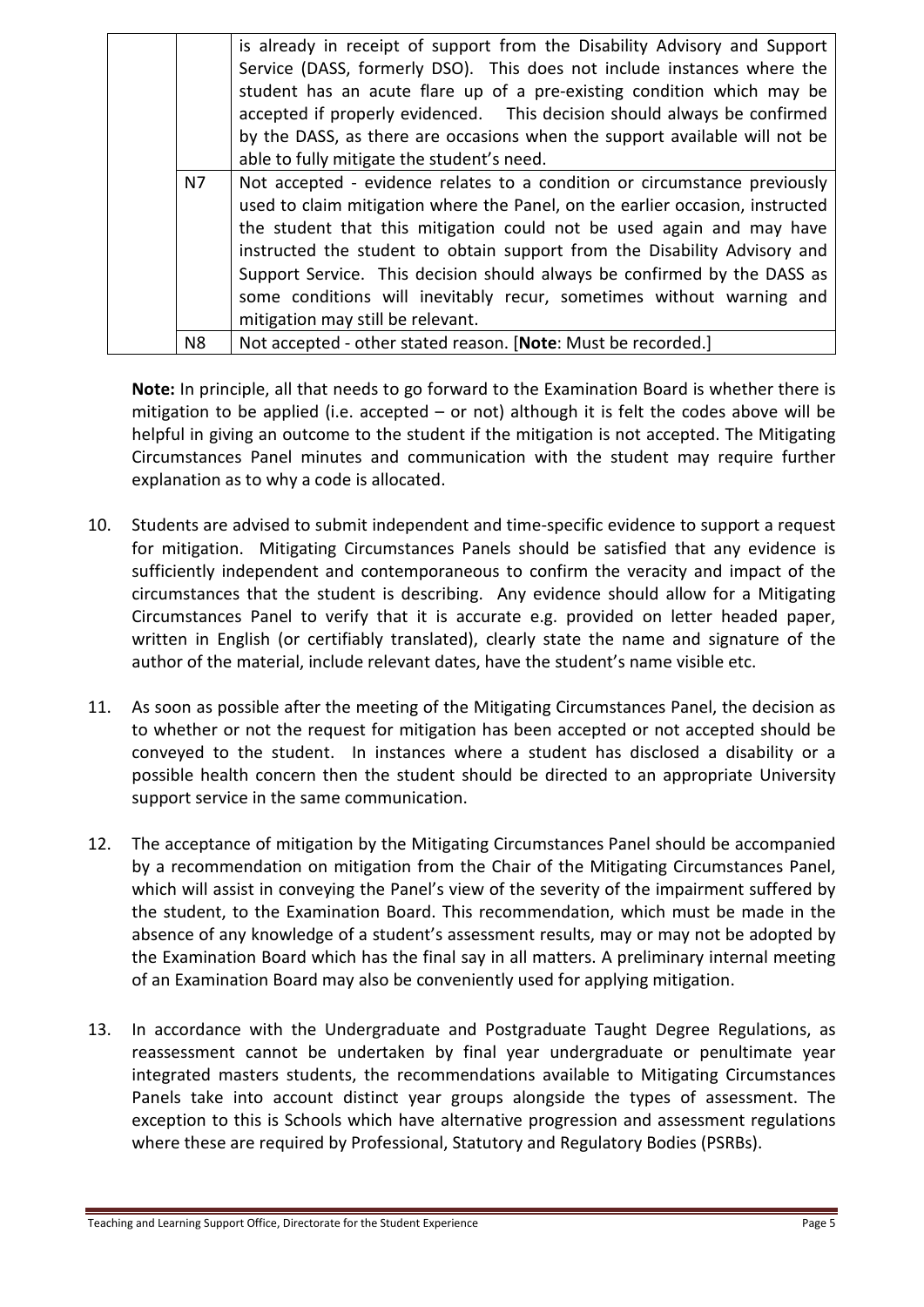14. The coding below (Applying Mitigation) outlines potential recommendations which could be provided by the Chair of the Mitigating Circumstances Panel to the Examination Board. Such a recommendation should be forwarded to the Examination Board for individual students with approved mitigation for summative assessments. One or more of the codes below may be recommended and may depend on the intended learning outcomes for a Programme.

## Applying Mitigation

## Coursework (including dissertations)

### **Code Recommendation**

- C1. Coursework to be submitted as a first attempt (deferral) in the next possible reassessment period appropriate to the programme.
- C2. Coursework to be submitted as a reassessment (referral) in the next possible reassessment period appropriate to the programme.
- C3. A reasonable extension to coursework to be granted within an assessment period (new deadline will need to be stated). This would include the removal of any late submission penalties imposed.

If feedback for coursework has been provided to a programme cohort Mitigating Circumstances Panels may request that the programme lead sets a new coursework question.

It is recognised that the ability to complete some assessments close for students once the date for the assessment has passed (e.g. an eLearning assessment in Blackboard or carrying out some laboratory work). In such cases there will be no opportunity to award a student an extension; Mitigating Circumstances Panels should, therefore, consider whether the assessment forms a core component of the programme in terms of learning outcomes.

# **Code Recommendation**

- C4. Student to sit paper copy version of the e-learning assessment at a date set by the Mitigating Circumstances Panel.
- C5. Student to sit an alternative assessment to be agreed with the unit co-ordinator.
- C6. Exclude the assessment mark from the calculation of the unit average if it is 30% or less of the unit assessment.

# Assessments (where resit opportunities exist e.g. at level 4 and 5 and programmes with PSRB requirements)

### **Code Recommendation**

- A1. If affected assessments have been passed at first attempt (i.e. attaining the pass mark without compensation) the Examination Board may exclude the results from the degree classification calculation if there is evidence of underperformance compared to unaffected assessments/units. Alternatively if failed or missed, the assessment(s) is/are to be taken as a first attempt (deferral) or reassessment (referral) in the next possible reassessment period.
- A2. In exceptional circumstances, only if the Examination Board determine that more evidence (e.g. other assessment results) is required to conduct a result comparison, the Examination Board may recommend that the mitigation is carried forward to be evaluated in a future year/Examination Board.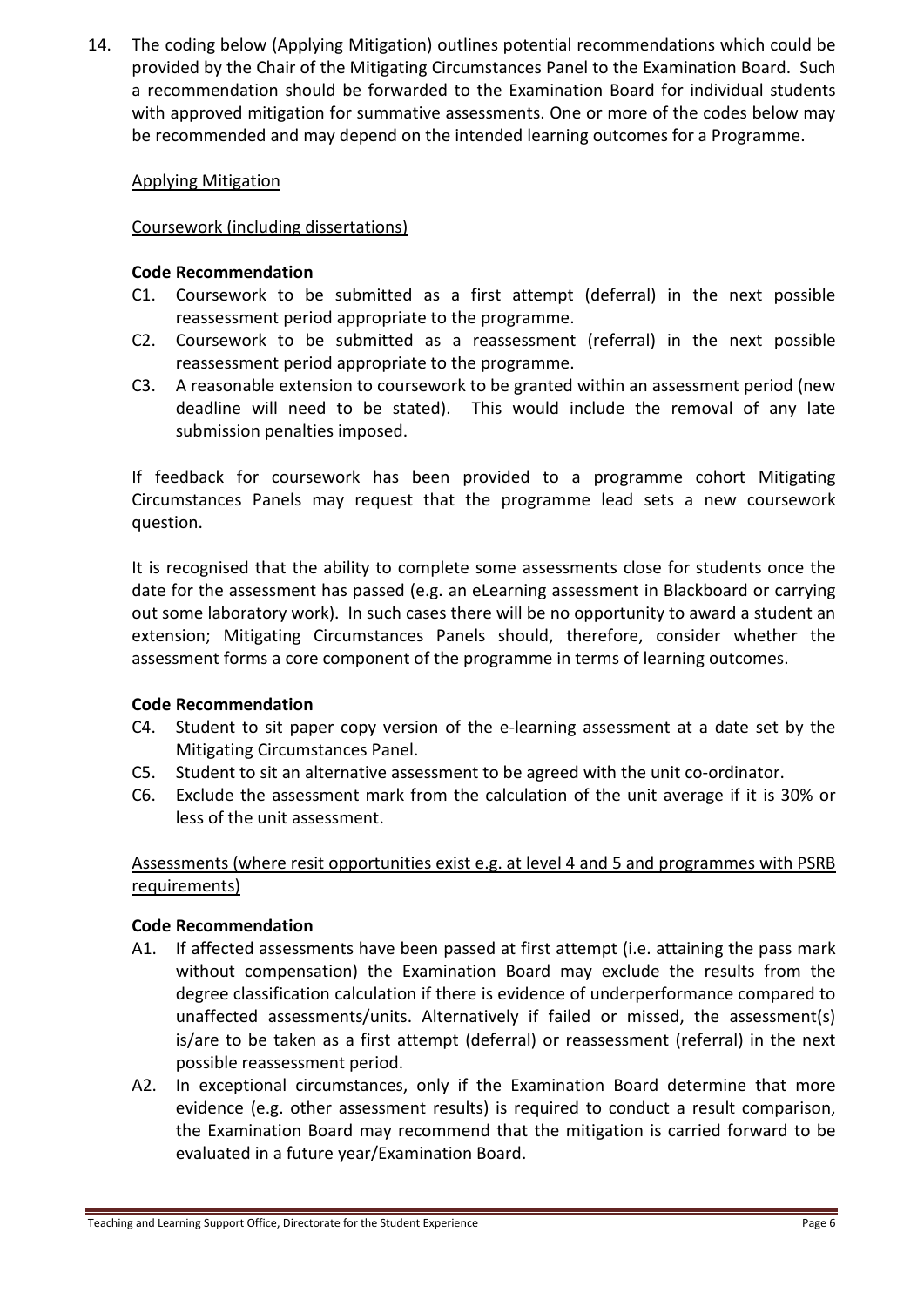Assessments ([including coursework] where resit opportunities do not exist e.g. at level 6 or 7 for Integrated Masters)

### **Code Recommendation**

- A3. The affected assessment(s) should be disregarded from the degree classification calculation if there is evidence of underperformance compared to unaffected assessments (to a limit of 45 credits for the academic year).
- A4. Extend the limit of the boundary zone for students falling between degree classifications to a maximum of 2%. The Mitigating Circumstances Panel will determine the extent of this depending on their assessment of evidence relating to severity, duration, timing and impact of the mitigating circumstance.
- A5. In exceptional circumstances for scenarios not addressed in a recommendation above a Mitigating Circumstances Panel may make an alternative recommendation considered to be reasonable; however an explanation of the reasons must be fully documented.
- 15. Where a request for mitigation covers a significant number of units which the Mitigating Circumstances Panel feels unable to mitigate, rather than a specific component of assessment, then it may be more appropriate for the student to be directed by the School on the advice of the Mitigating Circumstances Panel to the Principles for Granting Interruptions to an Undergraduate or Postgraduate Taught Programme of Study [\(http://documents.manchester.ac.uk/display.aspx?DocID=4779\)](http://documents.manchester.ac.uk/display.aspx?DocID=4779). [**Note**: a student can only carry forward 20 failed credits to their next year of study under their programme degree regulations].
- 16. When a student who is registered with the DASS misses the first sit of an assessment citing 'disability' reasons, but the level of assessment means resit opportunities are not available, Schools should enquire with the DASS to see if the reasons can be substantiated. If so, the DASS's likely recommendation would be to allow the student an opportunity to take the assessment as a first sit in a subsequent assessment period, but NOT to discount the assessment altogether without the student having the opportunity to sit it as a first sit.
- 17. As soon as possible after the meeting of the Examination Board, the final decisions made should be conveyed by the School to students who have applied for mitigation.
- 18. The decision of the Examination Board is final. Students may however choose to submit a formal academic appeal in accordance with Regulation XIX (Academic Appeals Procedure).
- 19. Students who submit a request for mitigation after the publication of results should be referred to the Regulation XIX (Academic Appeals Procedure) and are required to include a statement explaining the reason for the delay with their submission.

| <b>Document Control Box</b> |                                             |  |  |
|-----------------------------|---------------------------------------------|--|--|
| Policy / Procedure title    | Mitigating Circumstances Panels: Terms of   |  |  |
|                             | Reference                                   |  |  |
| Date approved               | September 2014                              |  |  |
| Approving Body              | Teaching and Learning Group (TLG)           |  |  |
| Version                     | June 2015 (with effect from September 2015) |  |  |
| Supersedes                  | September 2014                              |  |  |

Teaching and Learning Support Office, Directorate for the Student Experience **Page 7** Page 7